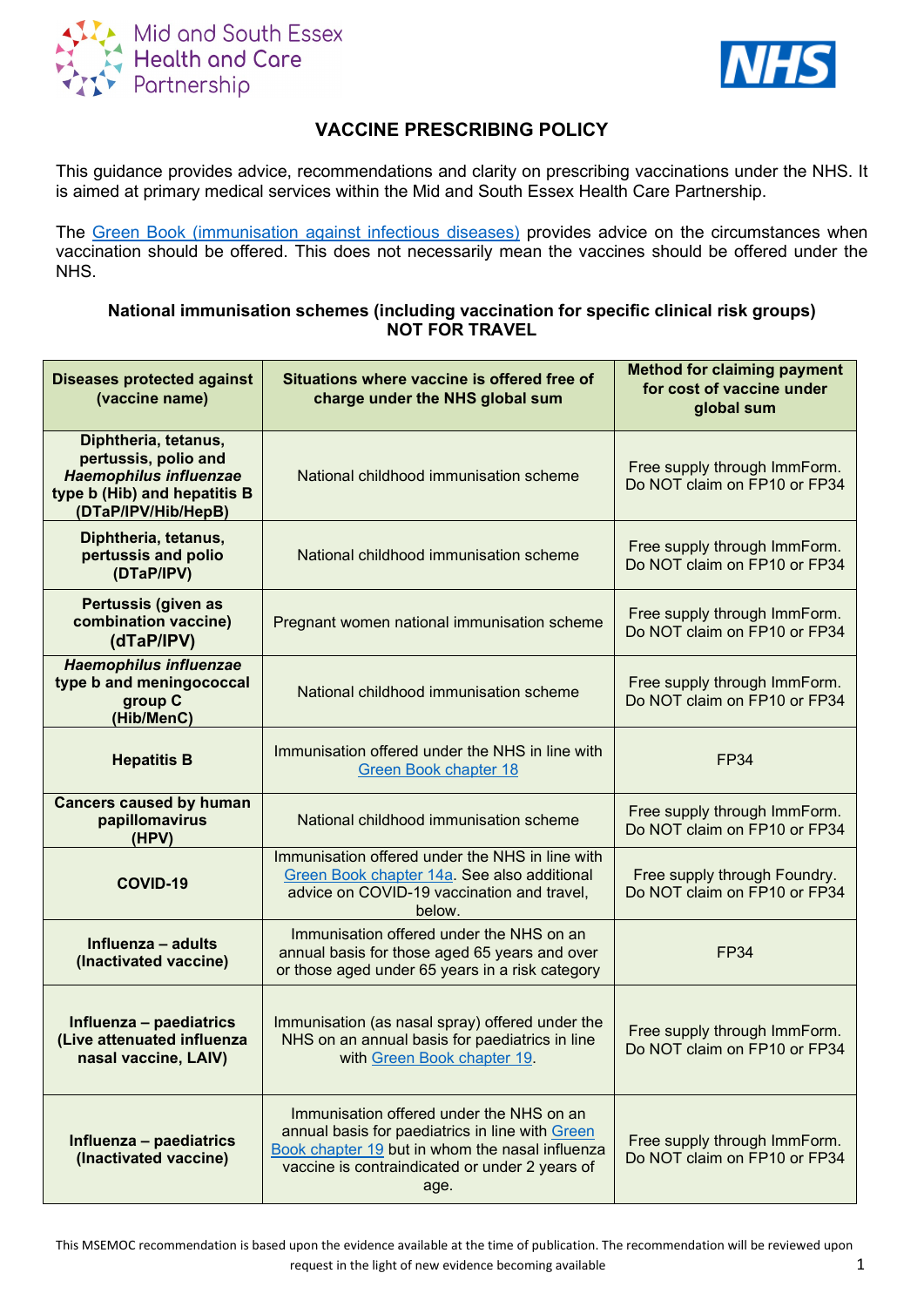

**Mid and South Essex** Health and Care<br>Partnership



| <b>Measles, mumps and</b><br>rubella<br>(MMR)                                           | National childhood immunisation scheme                                          | Free supply through ImmForm.<br>Do NOT claim on FP10 or FP34 |
|-----------------------------------------------------------------------------------------|---------------------------------------------------------------------------------|--------------------------------------------------------------|
| Meningococcal groups A,<br>C, W and Y<br>(MenACWY)                                      | National childhood immunisation scheme                                          | Free supply through ImmForm.<br>Do NOT claim on FP10 or FP34 |
| <b>Meningococcal group B</b><br>(MenB)                                                  | National childhood immunisation scheme                                          | Free supply through ImmForm.<br>Do NOT claim on FP10 or FP34 |
| <b>Pneumococcal 13</b><br>serotypes<br>(Pneumoccocal conjugate<br>vaccine, PCV)         | National childhood immunisation scheme                                          | Free supply through ImmForm.<br>Do NOT claim on FP10 or FP34 |
| <b>Pneumococcal 23</b><br>serotypes<br>(Pneumococcal<br>polysaccharide vaccine;<br>PPV) | Immunisation offered under the NHS in line with<br><b>Green Book chapter 25</b> | <b>FP34</b>                                                  |
| Rotavirus gastroenteritis<br>(Rotavirus)                                                | National childhood immunisation scheme                                          | Free supply through ImmForm.<br>Do NOT claim on FP10 or FP34 |
| <b>Shingles</b>                                                                         | Immunisation offered under the NHS in line with<br>Green Book chapter 28a       | Free supply through ImmForm.<br>Do NOT claim on FP10 or FP34 |
| Tetanus, diphtheria and<br>polio<br>(Td/IPV)                                            | National childhood immunisation scheme                                          | Free supply through ImmForm.<br>Do NOT claim on FP10 or FP34 |
| <b>Tuberculosis</b><br>(BCG vaccine)                                                    | Immunisation offered under the NHS in line with<br><b>Green Book chapter 32</b> | <b>FP10</b>                                                  |

## **Travel vaccinations**

The **British Medical Association (BMA)** has provided guidance on the current regulations for travel vaccines and the responsibility of its members in providing travel care services for their patients.

Certain vaccines are available on the NHS for travel as part of additional services under the General Medical Services and Personal Medical Services contracts. Patients should not be charged a fee for these specified travel immunisations if a service is provided to registered patients. Practices can opt out of providing a travel vaccination service and refer patients to a travel clinic. These vaccines are usually free because they protect against diseases thought to represent the greatest risk to public health if they were brought into the country. Some vaccines are not available on the NHS for travel and can be given as a private service.

NHS patients are entitled to receive advice on recommended vaccines for travel free of charge.

## *Vaccinations available at NHS expense*

The following travel vaccines are available at NHS expense and registered patients must not be charged a fee for administering the vaccine:

| Diseases protected against<br>(vaccine name) | Situations where vaccine is offered free of charge<br>under the NHS global sum | <b>Method for</b><br>claiming payment<br>for cost of vaccine<br>under global sum |
|----------------------------------------------|--------------------------------------------------------------------------------|----------------------------------------------------------------------------------|
| <b>Cholera</b>                               | In line with Green Book / Travel Health Pro (NaTHNaC)<br>advice                | FP <sub>10</sub>                                                                 |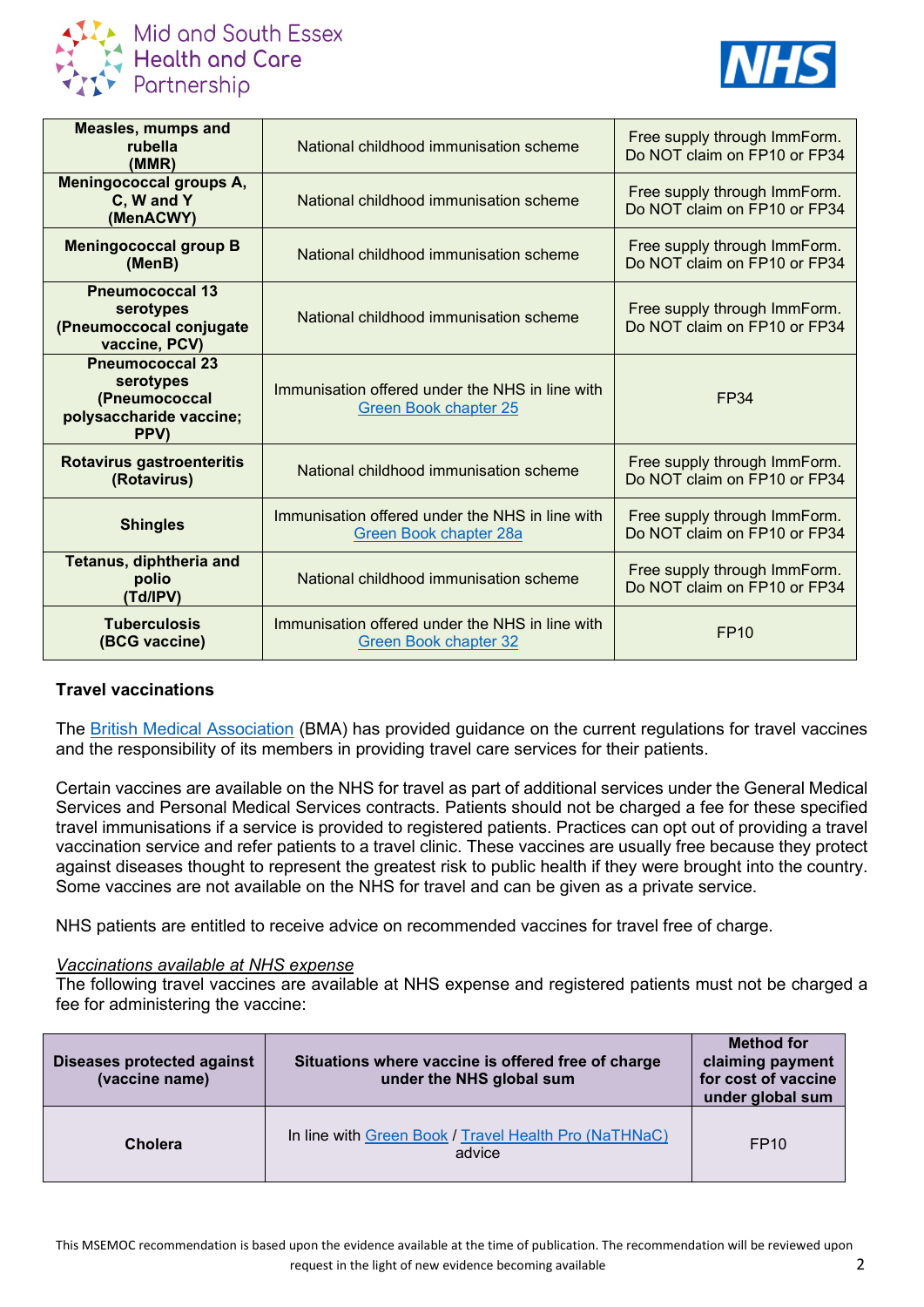



| Diphtheria, tetanus and<br>polio<br>(Td/IPV) | In line with Green Book / Travel Health Pro (NaTHNaC)<br>advice | FP <sub>10</sub> |
|----------------------------------------------|-----------------------------------------------------------------|------------------|
| <b>Hepatitis A</b>                           | In line with Green Book / Travel Health Pro (NaTHNaC)<br>advice | FP34             |
| <b>Hepatitis A and typhoid</b><br>combined   | In line with Green Book / Travel Health Pro (NaTHNaC)<br>advice | FP34             |
| <b>Typhoid polysaccharide</b>                | In line with Green Book / Travel Health Pro (NaTHNaC)<br>advice | FP34             |

These vaccines are available via two different routes:

- The vaccine is purchased by the practice, administered at the practice and a 'personally administered' payment is claimed through FP34.
- The vaccine is prescribed on FP10 prescription for the patient to collect from a community pharmacy and bring to the practice for administration. A prescription charge is payable to the pharmacy unless the patient is exempt. In this situation no claim for 'personal administration' fees should be made through FP34.

#### *Vaccinations not available at NHS expense*

The following travel vaccines are not available at NHS expense **when exclusively given for travel purposes:**

| <b>Diseases protected against</b><br>(vaccine name) | Situations where vaccine is offered free of charge<br>under the NHS Global sum                                                                                                                                                                                                                                      | <b>Method for</b><br>claiming payment<br>for cost of vaccine<br>under global sum |
|-----------------------------------------------------|---------------------------------------------------------------------------------------------------------------------------------------------------------------------------------------------------------------------------------------------------------------------------------------------------------------------|----------------------------------------------------------------------------------|
| <b>Hepatitis B</b><br>(single agent)                | Not provided on the NHS. Individual traveller will need to<br>bear the cost of the vaccination                                                                                                                                                                                                                      | Not for supply<br>under the NHS                                                  |
| <b>Hepatitis A and B</b><br>combined                | Travellers requiring Hepatitis A - see above under<br>'vaccinations available at NHS expense'.<br>The prescribing of this combined vaccine for travel is not<br>locally recommended. A patient requiring Hepatitis B for<br>travel should receive this as a separate component and<br>treated as a private service. | Not for supply<br>under the local<br><b>NHS</b>                                  |
| Japanese encephalitis                               | Not provided on the NHS. Individual traveller will need to<br>bear the cost of the vaccination                                                                                                                                                                                                                      | Not for supply<br>under the NHS                                                  |
| <b>Meningococcal meningitis</b><br>A, C, W135 & Y   | Not provided on the NHS. Individual traveller will need to<br>bear the cost of the vaccination                                                                                                                                                                                                                      | Not for supply<br>under the NHS                                                  |
| <b>Rabies</b>                                       | Not provided on the NHS. Individual traveller will need to<br>bear the cost of the vaccination                                                                                                                                                                                                                      | Not for supply<br>under the NHS                                                  |
| <b>Tick-borne encephalitis</b>                      | Not provided on the NHS. Individual traveller will need to<br>bear the cost of the vaccination                                                                                                                                                                                                                      | Not for supply<br>under the NHS                                                  |
| <b>Tuberculosis</b><br>(BCG vaccine)                | Not provided on the NHS. Individual traveller will need to<br>bear the cost of the vaccination                                                                                                                                                                                                                      | Not for supply<br>under the NHS                                                  |
| <b>Yellow fever</b>                                 | Not provided on the NHS. Individual traveller will need to<br>bear the cost of the vaccination                                                                                                                                                                                                                      | Not for supply<br>under the NHS                                                  |

This MSEMOC recommendation is based upon the evidence available at the time of publication. The recommendation will be reviewed upon request in the light of new evidence becoming available 3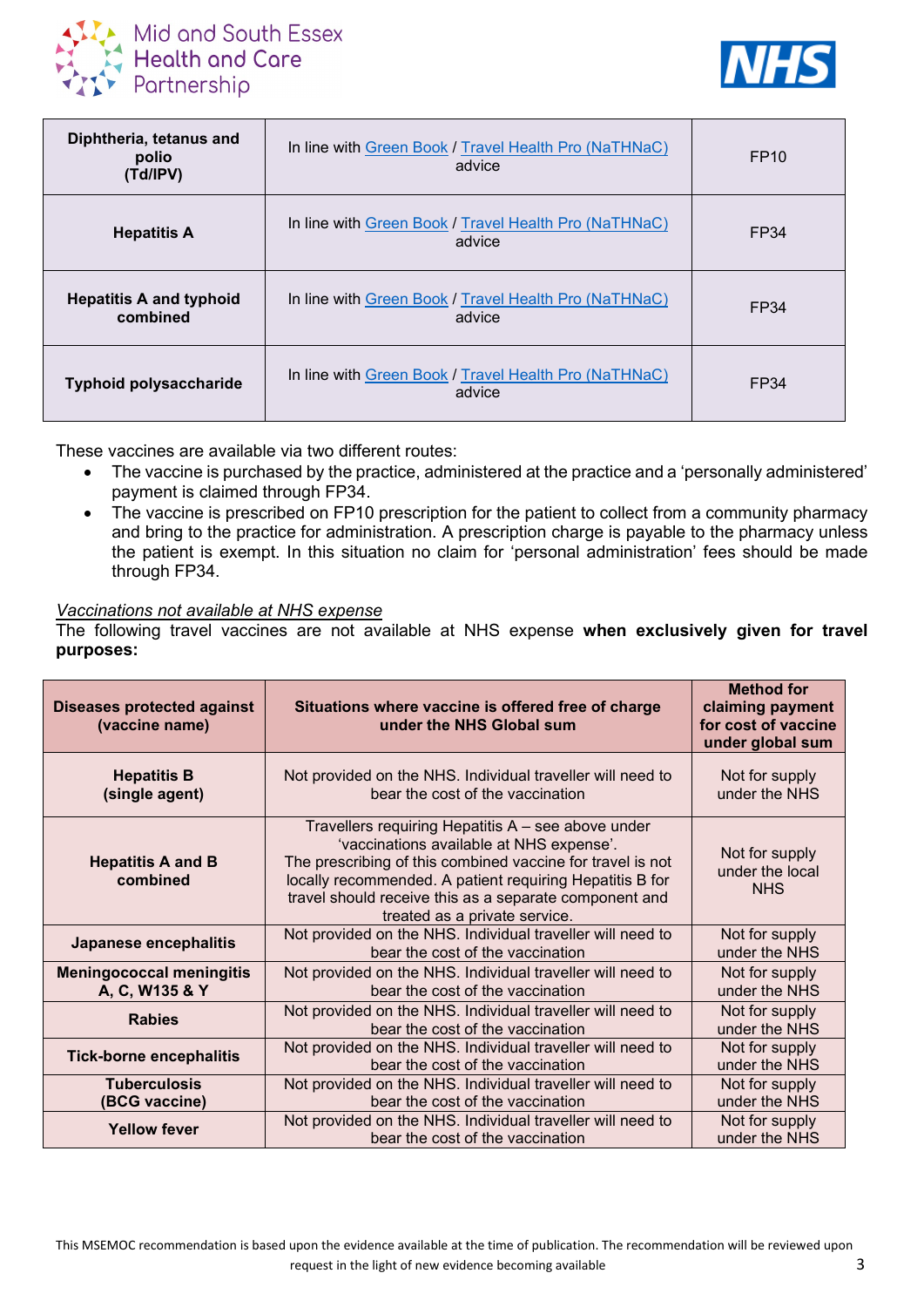



### *Charges for private provision*

For travel vaccines not available on the NHS, the practice may charge the registered patient for:

- The vaccine (for stock purchased and held by the practice).
- Administration of the vaccine.
- Provision of a private prescription (if a private prescription is provided to obtain the vaccine).

Patients should be advised to compare prices as there may be variation in the amount that individual pharmacies will charge to supply the vaccine. Alternatively, practices may choose to buy in the vaccine directly and charge patients for the cost of the vaccine.

Possible charges after vaccination include:

- Post-vaccination serological testing in the case of Hepatitis B administration, if performed for travel reasons.
- Provision of certification of immunisation (for example, confirmation of Meningitis ACWY135 administration).

The level of charges should be determined by the practice. It is advisable to develop a practice policy which is available to patients, for example, in the form of a leaflet or as a section on the practice website.

Where a private service has been provided, the practice must NOT claim the cost of the vaccine using an FP10 or FP34.

NHS PGDs cannot be used for the administration of travel vaccines that are provided as a private service.

#### *COVID-19: considerations for travel*

Coronavirus (COVID-19) has severely disrupted international travel. Official guidance can change at short notice to reflect required changes in pandemic response and this may impact planned travel. Countries can lift or implement travel bans or quarantine measures to curtail the spread of COVID-19. Patients should refer to government guidance for travel restrictions, including testing and quarantine rules when travelling abroad from England, and check foreign travel advice for the country that is being visited.

Travel insurance is highly recommended. Patients should always check their policy for exclusions as some policies may not cover claims related to COVID-19. Travel advice changes at short notice, therefore, it is advised that the policy includes cover if the return trip is cancelled or postponed.

Receiving a COVID-19 vaccine for the purpose of travel is not in line with the Joint Committee on Vaccination and Immunisation (JCVI) and as such will not be provided. Second doses or booster doses should not be offered earlier than the recommended schedule for travel purposes. If a patient is moving abroad for longer than three months, they cease to be an NHS patient. Under pandemic arrangements patients are able to receive a vaccine abroad if they meet the requirements within the country being visited.

#### **Vaccination for occupational risk**

It is the British Medical Association's (BMA) view that **there is no obligation under the GMS regulations for a practice to provide occupational health services for their patients.** That responsibility rests with the employer under Health and Safety Legislation. The same applies for healthcare students, who often request vaccination for occupational risk (e.g. hepatitis B) prior to, or on entering, a course.

It is worth noting that a practice can choose to enter into a private contract with an employer or educational institution to provide this service but **cannot accept a fee from their registered patients, only from the employer/institution.**

Where there seems to be an occupational health risk but no employer to assess and manage this, a practice may wish to: